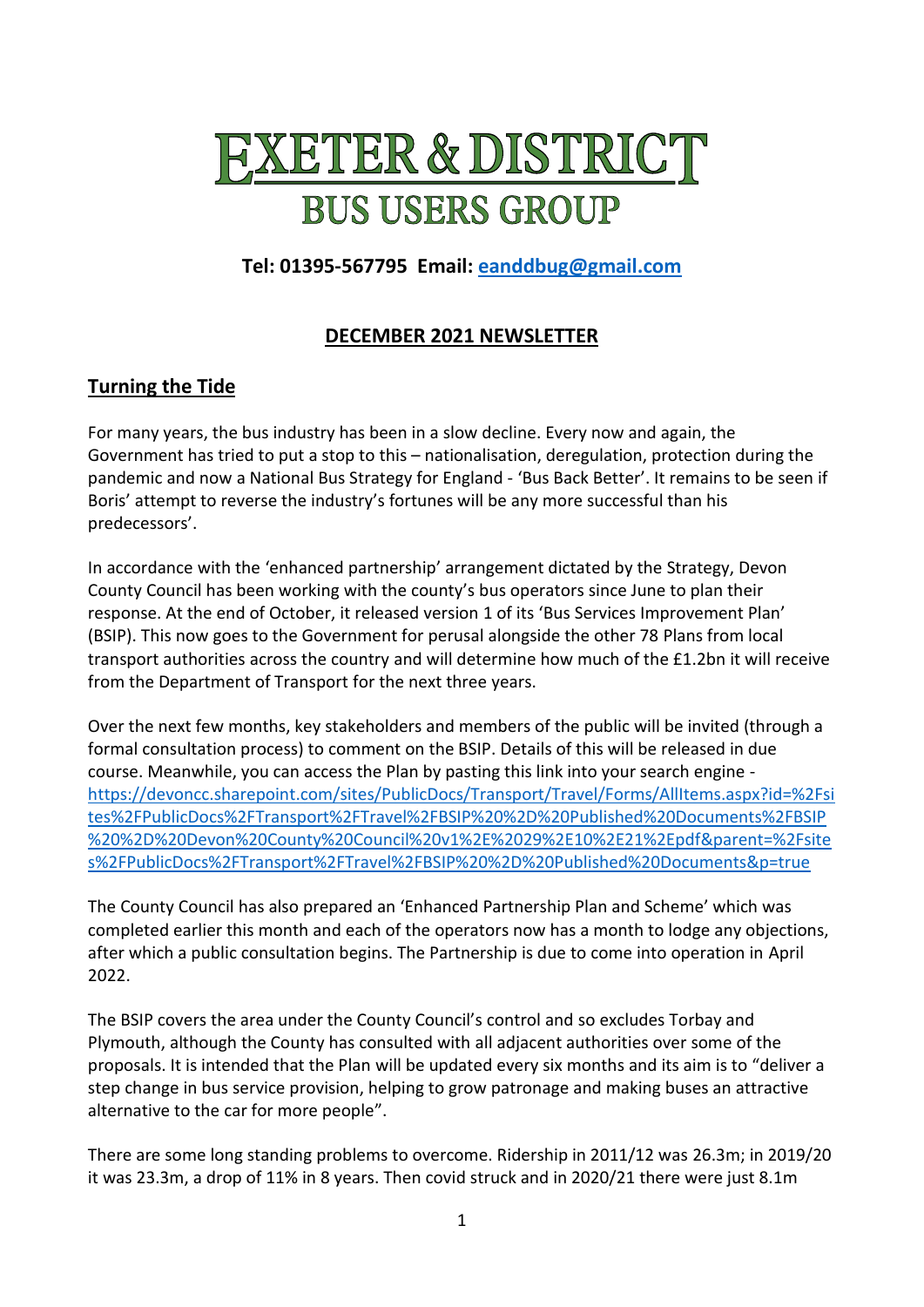trips, a further drop of 65%. Passenger numbers have recovered significantly since then, but it will be a long time before they reach pre-covid levels.

Reliability of services is badly affected by traffic congestion, as illustrated by the 57 service from Exmouth to Exeter during the morning peak, when the normal 45-minute journey time becomes 76 minutes, a 69% increase. Compare this with other modes of transport in the same peak – car (35 mins), rail (29 mins) and cycle (58 mins). In response, the partners will establish a bus punctuality group to monitor future performance and aim for improvements.

Chapter 3 sets targets for improvement by 2025. These include 97% passenger satisfaction (up from 95%), 5% modal shift (up from 3%) and 92% of services on time (up from 73%). Other targets cover journey speed, punctuality and passenger numbers.

Chapter 4 describes the 'future offer' to passengers:

- Expanding the network new routes across Devon to link people with the main employment areas and railway stations.
- Increased frequency the main inter-urban routes near Exeter will have frequencies up to every 15 minutes and there will be more evening, late night and weekend services.
- More bus priority schemes more 24 hour bus lanes and linked traffic signals.
- More integration with rail –more direct connections between train and bus.
- More 'attractive' fares a new Devon and Cornwall £8 day ticket, a zone X £6 day ticket covering the Exeter area and extending as far as Newton Abbot, Okehampton, Tiverton, Honiton and Sidmouth. These are in addition to the present £4 day Megarider ticket in Exeter and also come with weekly variants, child and family options. 16-18 year olds will also be able to use Term Rider tickets.
- Improved bus information easy to read timetables at main stops, more real-time information displays and next stop announcements on buses.
- Consistent branding all buses to use a 'Devon Bus' or 'Devon Lynx' livery.
- Better rural services more trials of demand responsive services.
- Zero carbon buses Exeter's route A to go electric first; all buses to go green by 2035.

We wonder how much of all this can be afforded. Devon has bid for £34m, but first indications are that the funding has been over-subscribed by more than six times and that shire counties like ours are unlikely to receive more than £5m per year.

#### **The National Express Bid for Stagecoach**

Earlier this month, NX's bid was finally published and it now goes to the Competition and Markets Authority for scrutiny. It seems that in an effort to stave off objections, it was decided that Falcon and Megabus services will be transferred to ComfortDelgro, a major international transport group which runs the Metroline bus fleet in London and other operations around the country. Meanwhile, Stagecoach's bus brand will continue and it is unlikely that passengers will notice the difference. Watch this space!